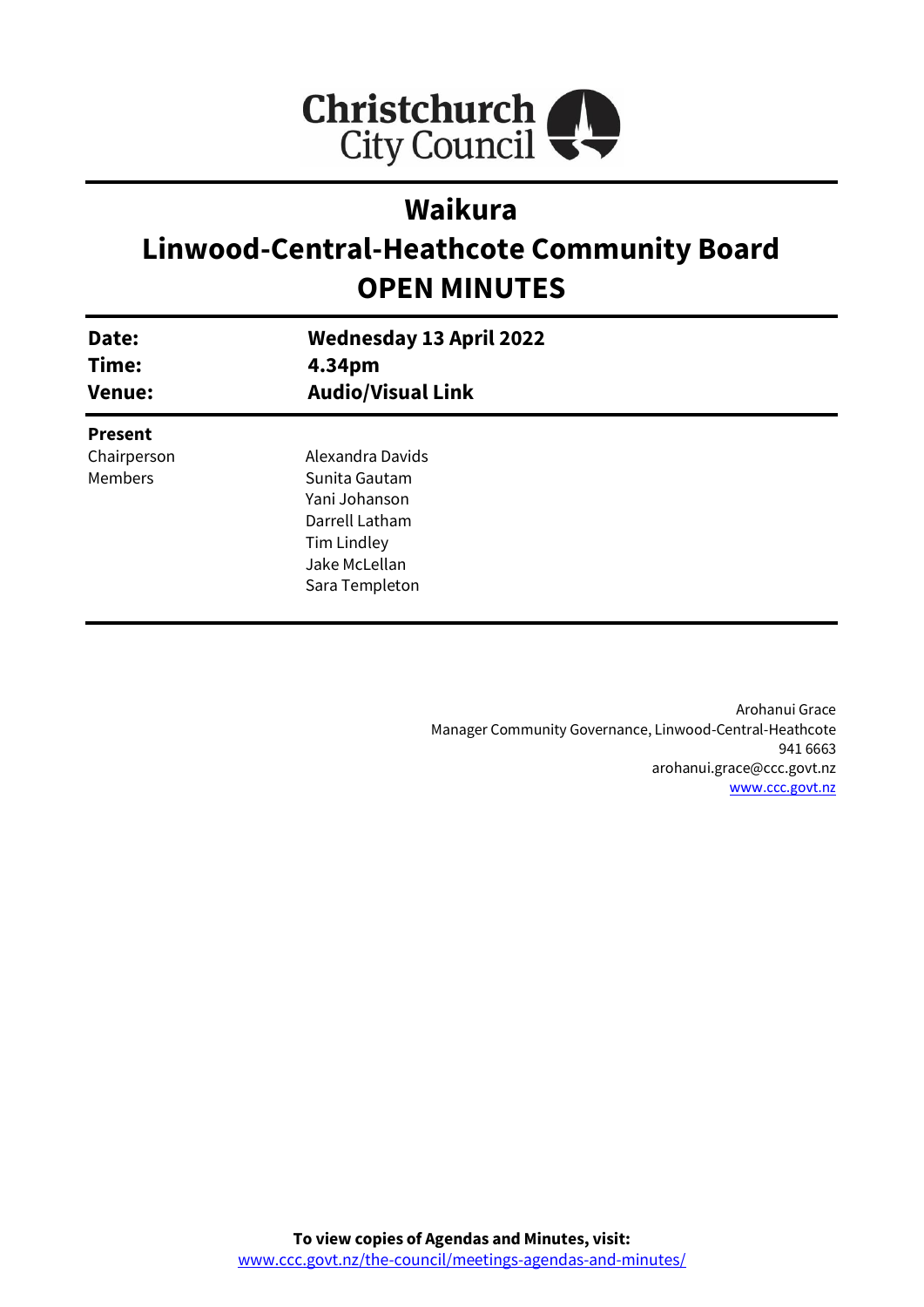

**Part A Matters Requiring a Council Decision**

- **Part B Reports for Information**
- **Part C Decisions Under Delegation**

**Secretarial Note:** It is noted that this meeting was held via audio/visual link on the Zoom platform owing to the country being under COVID-19 Protection Framework (the Traffic Alert System Red) on the date the meeting was scheduled. These minutes provide a written summary of the meeting proceedings.

The Chairperson welcomed everyone the meeting and advised members and presenters that the meeting was being publicly livestreamed on YouTube and that the recording would be kept online for future viewing.

# **Karakia Tīmatanga**:

The agenda was dealt with in the following order.

## **1. Apologies Ngā Whakapāha**

#### **Part C**

The Chairperson called for apologies. Apologies for absence were received from Jackie Simons and Michelle Lomax. The Chairperson called for a mover and seconder to accept the apologies.

Darrell Latham moved that the apologies be accepted. The motion was seconded by Sara Templeton. The motion was put to the vote and was declared carried.

#### **Community Board Resolved LCHB/2022/00034**

That the apologies received from Jackie Simons and Michelle Lomax be accepted.

Darrell Latham/Sara Templeton **Carried**

### **2. Declarations of Interest Ngā Whakapuaki Aronga**

#### **Part B**

The Chairperson called for any declarations of interest. No declarations were recorded.

### **3. Confirmation of Previous Minutes Te Whakaāe o te hui o mua**

#### **Part C**

The Chairperson asked members to confirm that the minutes of the previous Board meeting held on 30 March 2022 were a true and correct record of the meeting. The motion was moved by Sunita Gautam and seconded by Jake McLellan, put to the vote and declared carried.

#### **Community Board Resolved LCHB/2022/00035**

That the minutes of the Waikura Linwood-Central-Heathcote Community Board meeting held on Wednesday, 30 March 2022 be confirmed.

Sunita Gautam/Jake McLellan **Carried**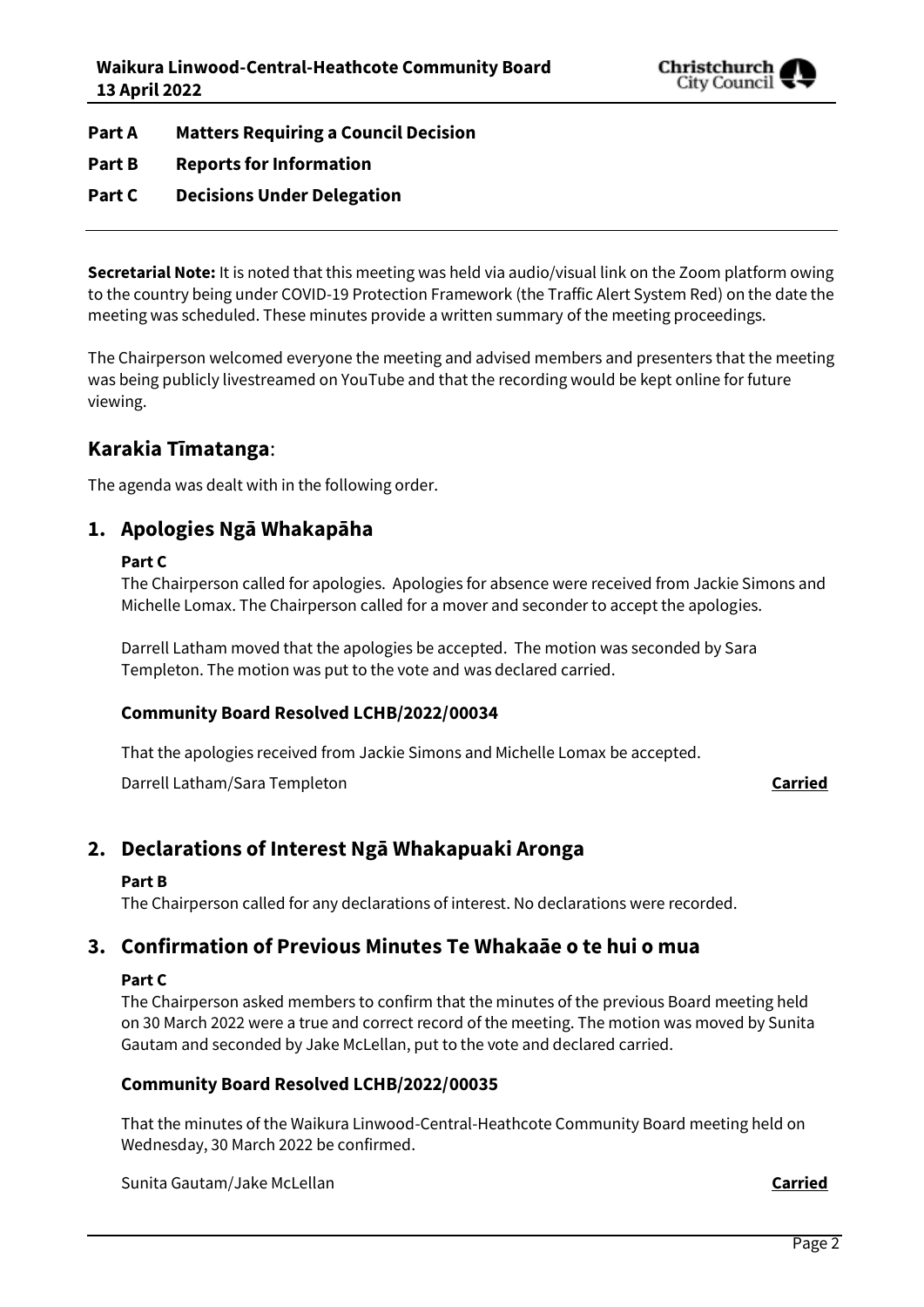

## **7. Correspondence**

The Community Board Adviser joined the meeting by audio/visual link and introduced correspondence from Redcliffs Residents' Association in relation to Beachville Esplanade grass condition.

The Chairperson thanked staff and called for a mover and seconder to receive the correspondence. Darrell Latham moved the officer's recommendation. The motion was seconded by Jackie Simons.

Following invitation from the Chairperson there was no debate on the item, and the motion was put to the vote and was declared carried.

### **Community Board Resolved LCHB/2022/00036 (Original Officer Recommendation accepted without change).**

#### **Part B**

That the Linwood-Central-Heathcote Community Board:

Receives the correspondence from Redcliffs Residents' Association in relation to 1. Beachville Esplanade grass condition.

Sara Templeton/Darrell Latham **Carried**

# **8. Gould Crescent - Proposed Mobility Parking Space (outside of Ngutuawa School)**

#### **Board Comment**

The Council's Area Transport Engineer joined the meeting by audio/visual link and spoke to the report . He stated that the principal of Ngutuawa School is in support of the proposed mobility parking space outside the school .

The Chairperson called for a mover and seconder. Yani Johanson moved the officer's recommendations. The motion was seconded by Jake McLellan. Following invitation from the Chairperson there was no debate on the item, and the motion was put to the vote and was declared carried.

### **Community Board Resolved LCHB/2022/00037 (Original Officer Recommendation accepted without change).**

#### **Part C**

That the Waikura Linwood-Central-Heathcote Community Board:

 $1.$ Approves that under clause 8 of the Christchurch City Council Traffic and Parking Bylaw 2017, that the northwest side of the northwestern section of Gould Crescent, commencing at a point 121 metres southeast of its western intersection with Ferry Road, and extending in a southeasterly direction for a distance of 7 metres be reserved as a parking place for vehicles displaying an approved disabled person's parking permit, installed in accordance with Section 12.4(7) of the Land Transport Rule: Traffic Control Devices 2004. This parking restriction is to apply at any time.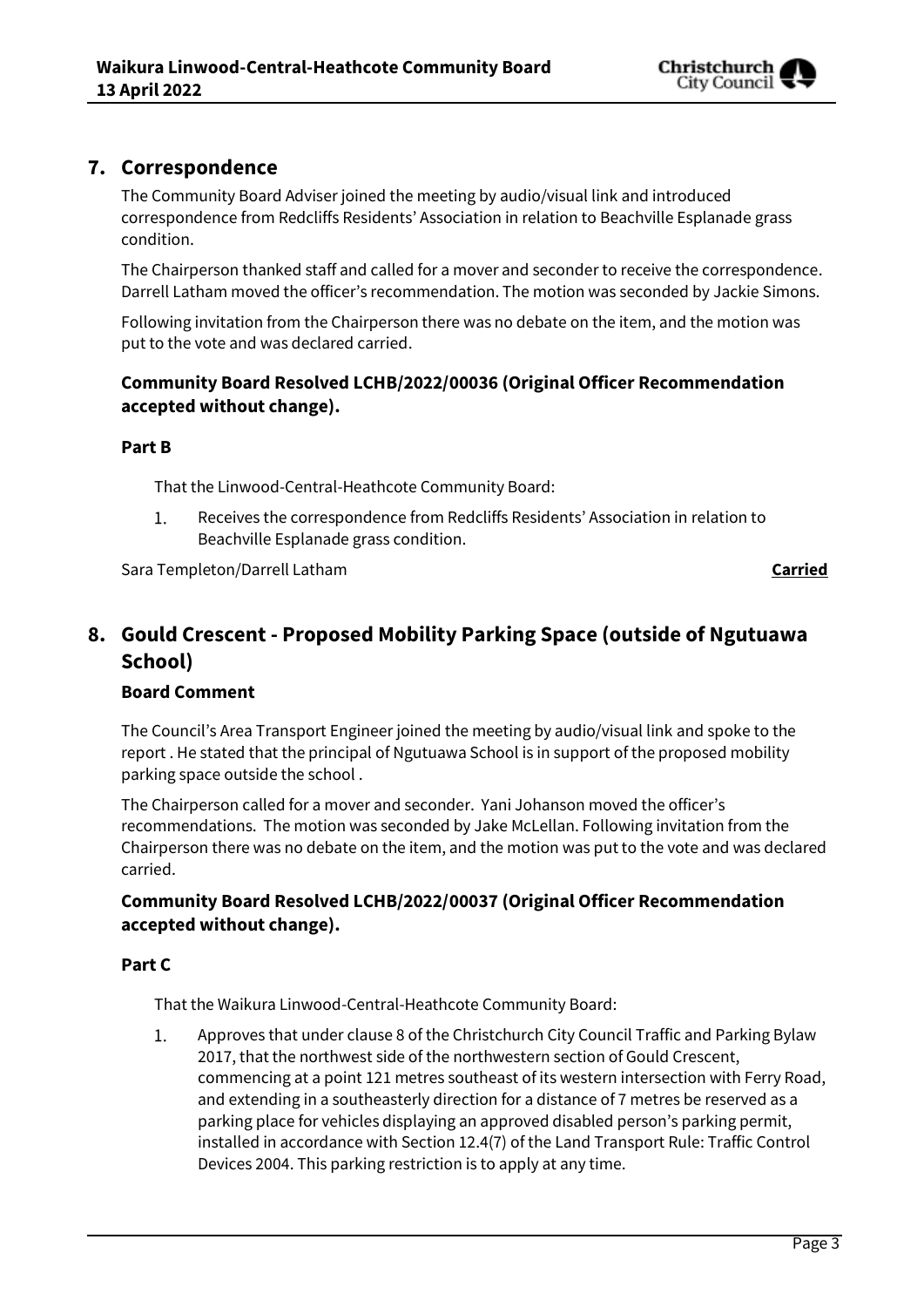- Approves that the stopping of vehicles be prohibited at all times on the northwest side 2. of the northwestern section of Gould Crescent, commencing at a point 128 metres southeast of its western intersection with Ferry Road, and extending in a southeasterly direction for a distance of 2 metres.
- 3. Revokes any previous resolutions pertaining to traffic and parking controls made pursuant to any bylaw to the extent that they are in conflict with the traffic and parking controls described in resolutions 1 and 2 above.
- 4. Approves that these resolutions take effect when parking signage and/or road markings that evidence the restrictions described in the staff report are in place (or removed in the case of revocations).

Yani Johanson/Jake McLellan **Carried**

# **4. Public Forum Te Huinga Whānui**

#### **Part B**

#### **4. Englefield Heritage Area**

**1** Irinka Britnell and Robyn Kilty spoke on behalf of Englefield Residents' Association regarding the importance of the preservation of the Englefield Heritage Area. In particular the preservation of Englefield Lodge, 230 Fitzgerald Avenue.

Ms Britnell and Ms Kilty advised that the area has already been recognised as a heritage area and as such is not subject to intensification.

Ms Britnell and Ms Kilty highlighted to the Board the "promise" made by Council in 1993 to preserve Englefield Lodge and indicated that they would like a legal opinion be obtained on the status and if the Council can be bound by its1973 promise.

Members expressed appreciation for the efforts of the Residents' Association and asked if there is another local group that could help them in their quest.

The Chairperson thanked Ms Britnell and Ms Kilty for their presentation.

#### **Attachments**

- A Clause 4.1 Public Forum Englefield Heritage Area by Mses Britnell and Kilty 13 April  $2022 \Rightarrow$
- **4.2 Bridle Path Road - Ferrymead Terrace to Main Road, Ferrymead Safety** The scheduled public forum did not attend.

Clause 14.2 of these minutes refer.

# **9. Dorset Street - Proposed Parking Restrictions**

The Council's Area Transport Engineer joined the meeting by audio/visual link and spoke to the report.

The Transport Engineer advised the Board that the proposed parking zone will be used for any short-term loading/unloading of goods and services.

The Board discussed issues in the area including non-compliant parking next to vehicle crossings, and the need for an holistic approach to be taken in the area rather than piecemeal parking restriction approvals.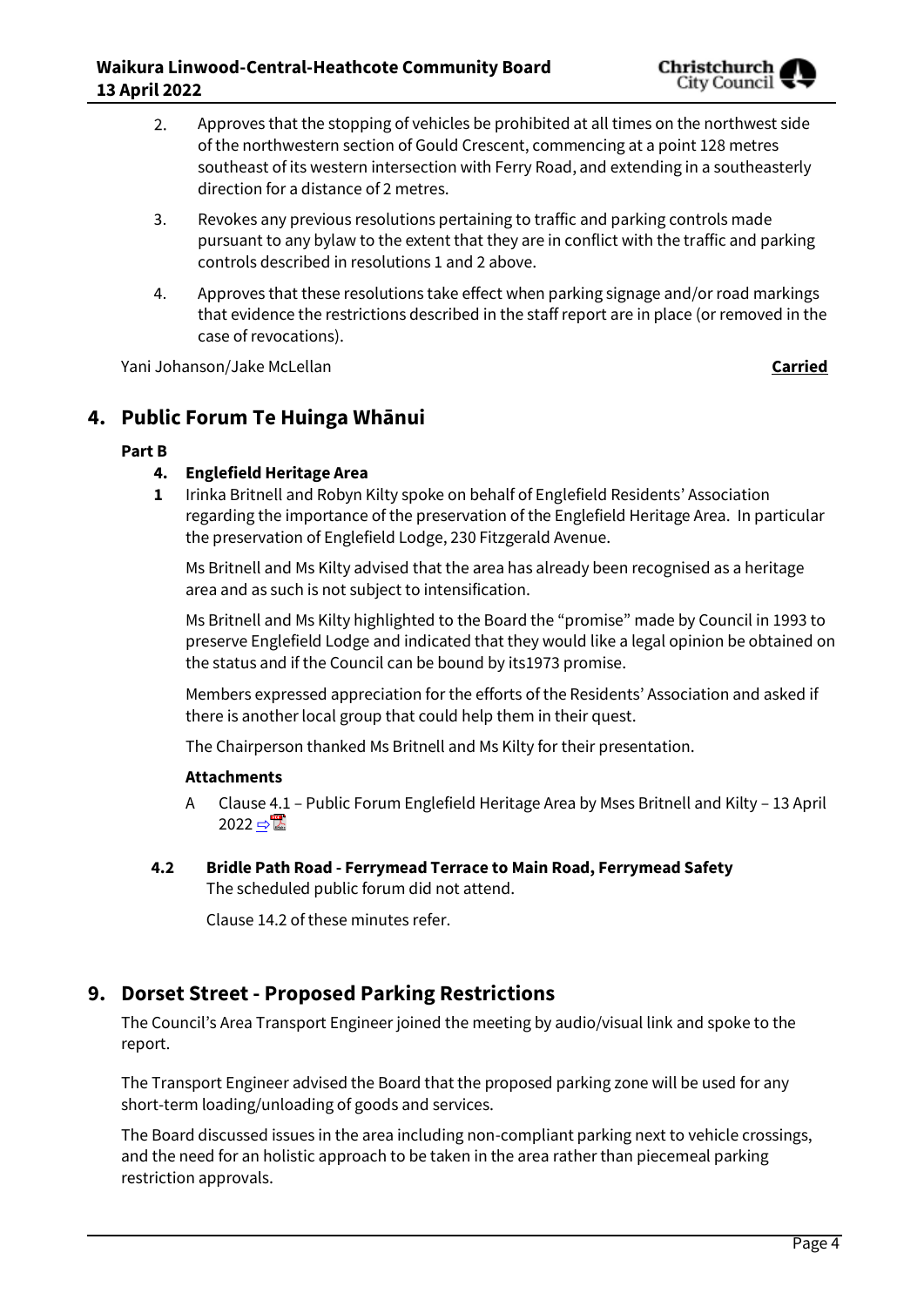After Board members clarified further points the Chairperson called for a mover and seconder. Sara Templeton moved the officer's recommendations. The motion was seconded by Tim Lindley. Following invitation from the Chairperson there was no debate on the item, and the motion was put to the vote and was declared carried.

### **Community Board Resolved LCHB/2022/00038 (Original Officer Recommendations accepted without change).**

#### **Part C**

That the Waikura Linwood-Central-Heathcote Community Board:

- 1. Approves that all previously resolved parking and stopping restrictions on the southeast side of Dorset Street, commencing at its intersection with Victoria Street and extending in a south westerly direction for a distance of 46 metres be revoked.
- 2. Approves that in accordance with Clause 7 of the Christchurch City Council Traffic and Parking Bylaw 2017, that the stopping of vehicles be prohibited at any time on the southeast side of Dublin Street, commencing at its intersection with Victoria Street and extending in a south westerly direction for a distance of 18 metres, as detailed on Attachment A to the report on the meeting agenda.
- 3. Approves that in accordance with Clause 7 of the Christchurch City Council Traffic and Parking Bylaw 2017, that a loading zone for all class of motor vehicles be created and be restricted to a maximum period of five minutes on the southeast side of Dorset Street, commencing at a point 18 metres southwest of its intersection with Victoria Street and extending in a south westerly direction for a distance of 28 metres, as detailed on Attachment A to the report on the meeting agenda. This restriction is to apply at any time.
- 4. Approves that these resolutions take effect when parking signage and/or road markings that evidence the restrictions described in the staff report are in place (or removed in the case of revocations).

Sara Templeton/Tim Lindley **Carried**

# **10. Christchurch Regeneration Acceleration Facility Projects - Linwood & Woolston Projects Confirmation Board Comment**

The Council's Senior Project Manager – Transport, Senior Design Engineer – Roading and Bill Holmwood - Consultant joined the meeting by audio/visual link and spoke to the report.

The Board discussed the desire to have synergies with other street projects within the respective areas.

Staff advised the Board that after the confirmation of the programme that staff will work with the key stakeholders for each project.

The Board acknowledged the amount of staff work that has been done around assisting the Board to the CRAF projects.

Yani Johanson moved the staff recommendation with the additional amendments of: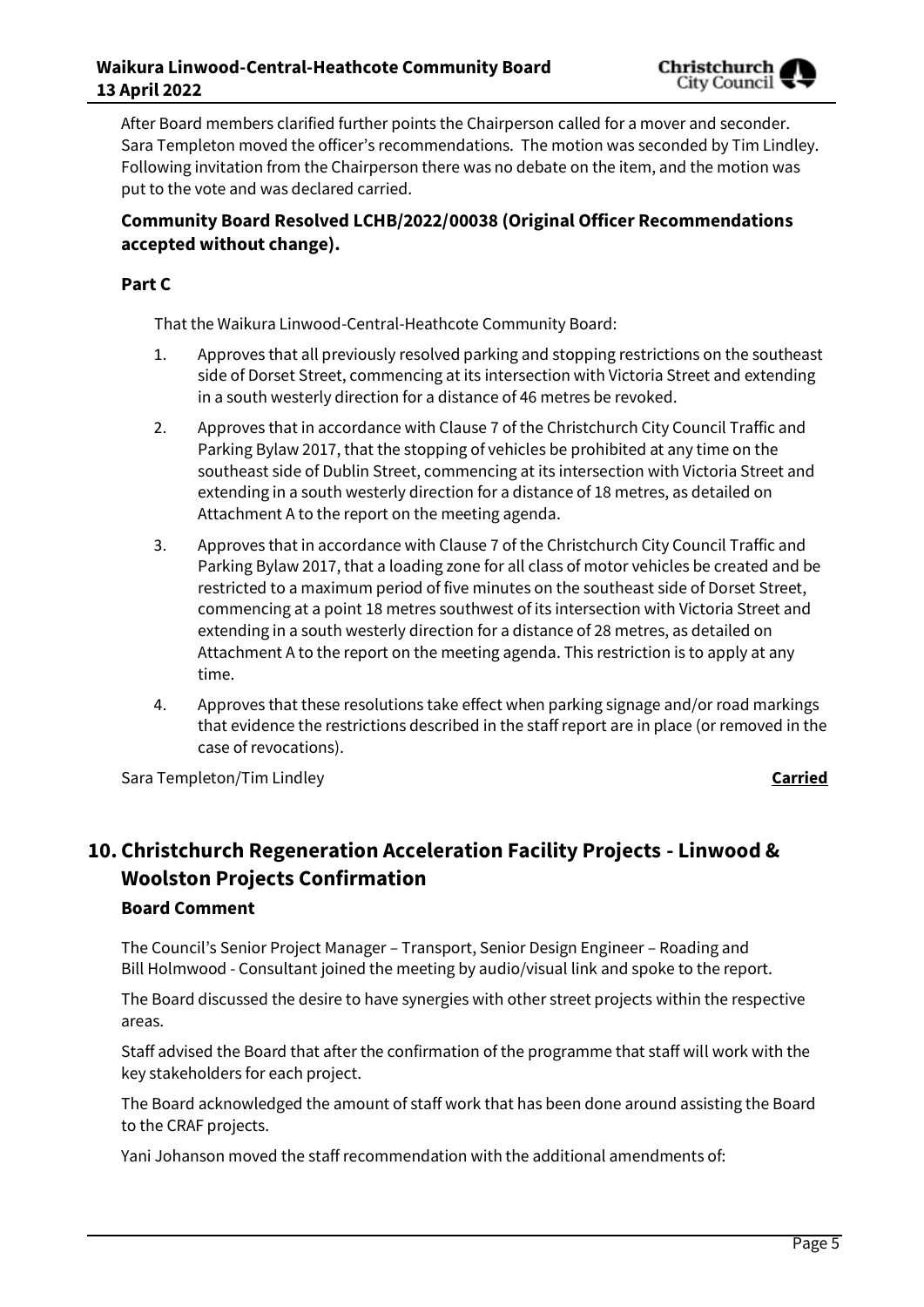

- b. A new pedestrian and cycle lane pathways along Aldwins Road providing access to Te Aratai College; and
- l. Requests staff advice on whether Dacre Street can be added to the Council's Street Renewal Programme to be completed the same time as the Christchurch Regeneration Acceleration Facility works of the rebuild of Wyon and Hulbert Streets.

The motion was seconded by Sara Templeton and on being put to the vote was declared carried.

#### **Officer Recommendations Ngā Tūtohu**

That the Waikura Linwood-Central-Heathcote Community Board:

- $1<sup>1</sup>$ Approves the following Christchurch Regeneration Acceleration Facility (CRAF) projects for the Linwood-Woolston CRAF programme, for investigation and delivery by staff:
	- a. A redesign of the Linwood Avenue School slip lane.
	- b. A new pedestrian and cycle path along Aldwins Road providing access to Te Aratai College.
	- c. An area-wide speed restriction covering Linwood, Woolston and Bromley.
	- d. Traffic calming along the length of Smith Street, including cycle delineation and a pedestrian island leading to Te Pou Toetoe: Linwood Pool.
	- e. A new footpath and turning head on Rhona Street at Te Pā o Rākaihautū School.
	- f. Footpath resurfacing on Tilford Street from Ferry Road to Gala Lane.
	- g. The rebuild of Wyon Street from Buckleys Road to Worcester Street, and the rebuild of the whole length of Hulbert Street.
	- h. The rebuild of Chelsea Street from Russell Street to Pamela Street, and repair of Chelsea Street from Linwood Avenue to Russell Street.
	- i. The restoration of Butterfield Avenue from Buckleys Road to Hay Street.
	- j. The restoration of Worcester Street from Linwood Avenue to McLean Street.
- Note: Detailed plans for the above projects have not yet been completed. A decision report with plans will be brought back to the Board for approval, before detailed design and construction.

#### **Community Board Resolved LCHB/2022/00039**

#### **Part C**

That the Waikura Linwood-Central-Heathcote Community Board:

- Approves the following Christchurch Regeneration Acceleration Facility (CRAF) projects  $1.$ for the Linwood-Woolston CRAF programme, for investigation and delivery by staff:
	- a. A redesign of the Linwood Avenue School slip lane.
	- b. A new share pedestrian and cycle lanes along Aldwins Road providing access to Te Aratai College.
	- c. An area-wide speed restriction covering Linwood, Woolston and Bromley.
	- d. Traffic calming along the length of Smith Street, including cycle delineation and a pedestrian island leading to Te Pou Toetoe: Linwood Pool.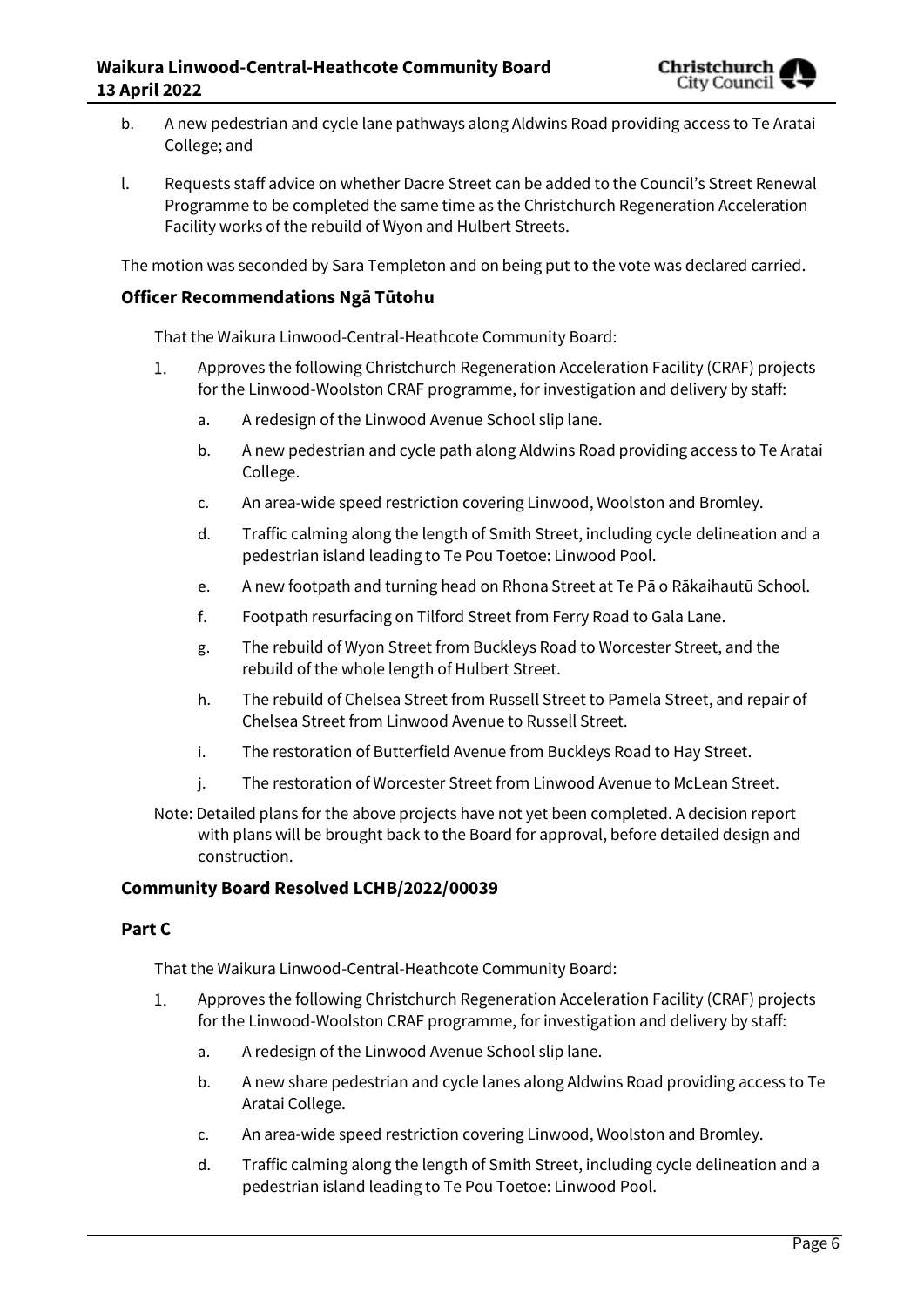

- e. A new footpath and turning head on Rhona Street at Te Pā o Rākaihautū School.
- f. Footpath resurfacing on Tilford Street from Ferry Road to Gala Lane.
- g. The rebuild of Wyon Street from Buckleys Road to Worcester Street, and the rebuild of the whole length of Hulbert Street.
- h. The rebuild of Chelsea Street from Russell Street to Pamela Street, and repair of Chelsea Street from Linwood Avenue to Russell Street.
- i. The restoration of Butterfield Avenue from Buckleys Road to Hay Street.
- j. The restoration of Worcester Street from Linwood Avenue to McLean Street.
- k. Requests staff advice on the condition of Dacre Street.
- l. Requests staff advice on whether Dacre Street can be added to the Council's Street Renewal programme to be completed as a works package with the Christchurch Regeneration Acceleration Facility Project rebuild of Wyon and Hulbert Streets.
- Note: Detailed plans for the above projects have not yet been completed. A decision report with plans will be brought back to the Board for approval, before detailed design and construction.

Yani Johanson/Sara Templeton **Carried**

# **11. Waikura Linwood-Central-Heathcote 2021/22 Discretionary Response Fund Application - Woolston Development Project Inc**

The Community Development Advisor Linwood-Central-Heathcote joined the meeting by audio/visual link.

The Chairperson called for a mover and seconder. Tim Lindley moved the officer's recommendations. The motion was seconded by Jake McLellan.

Following invitation from the Chairperson there was no debate on the item, and the motion was put to the vote and was declared carried.

#### **Community Board Resolved LCHB/2022/00040 (Original Officer Recommendation accepted without change)**

#### **Part C**

That the Waikura Linwood-Central-Heathcote Community Board:

1. Approves a grant of \$10,000 from its 2021/22 Discretionary Response Fund to the Woolston Development Project Inc. towards Co-ordinator wages for the Smith Street Community Gardens.

Tim Lindley/Jake McLellan **Carried**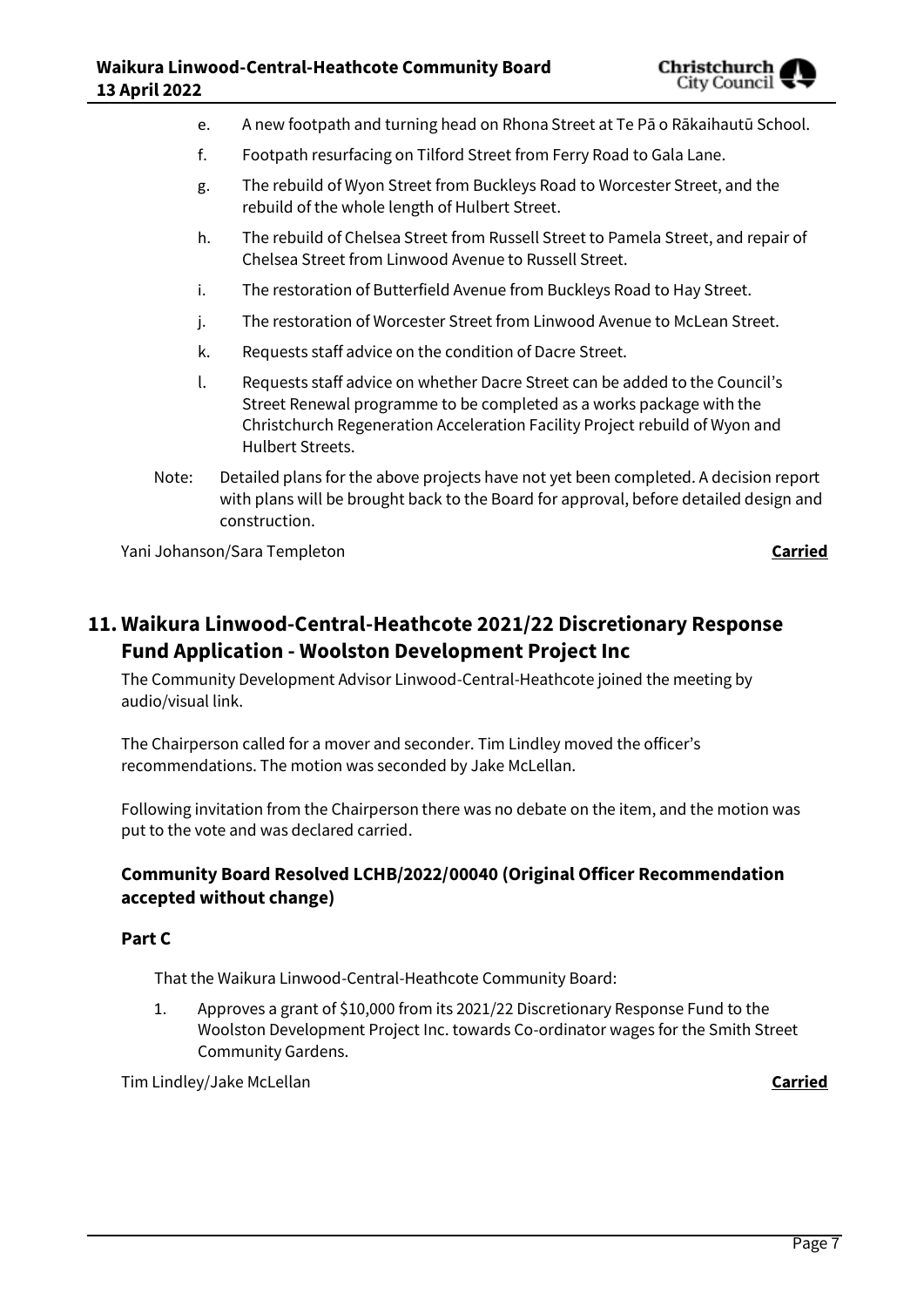

# **12. Waikura Linwood-Central-Heathcote 2021/22 Discretionary Response Fund Application - Heathcote Valley Mountain Biking**

The Community Development Advisor Linwood-Central-Heathcote joined the meeting by audio/visual link.

The Chairperson called for a mover and seconder. Sara Templeton moved the officer's recommendations. The motion was seconded by Darrell Latham.

Following invitation from the Chairperson there was no debate on the item, and the motion was put to the vote and was declared carried.

### **Community Board Resolved LCHB/2022/00041 (Original Officer Recommendation accepted without change)**

#### **Part C**

That the Waikura Linwood-Central-Heathcote Community Board:

1. Approves a grant of \$1,250 from its 2021/22 Discretionary Response Fund to Heathcote Valley Mountain Biking towards the Heathcote Valley Mountain Biking enhancement.

Sara Templeton/Darrell Latham **Carried**

# **13. Waikura Linwood-Central-Heathcote Community Board Area Report - April 2022**

The Community Governance Manager spoke to the report.

The Board discussed the correspondence from Redcliffs Residents' Association and the staff advice memorandum attached to the Board's Area Report regarding Beachville Road Esplanade and the attempts to re-grass it. The Board noted that it has highlighted the matter in its submission to the Council's Draft Annual Plan 2022/23.

The Board were asked if they wish to convene the Board's Submissions Committee to submit on the District Plan Changes (Draft Housing and Business Choice, Draft Coastal Hazards, Draft Heritage, Draft Radio Communication Pathways).

Sara Templeton moved the staff recommendation with requests that staff provide an update on the Bays Area Skatepark and to convene the Board Submission Committee to consider the Board submissions on the District Plan Changes (Draft Housing and Business Choice, Draft Coastal Hazards, Draft Heritage, Draft Radio Communication Pathways).

The motion was seconded by Tim Lindley and on being put to the vote was declared carried.

#### **Community Board Resolved LCHB/2022/00042**

#### **Part B**

That the Waikura Linwood-Central-Heathcote Community Board:

1. Receives the Waikura Linwood-Central-Heathcote Community Board Area Report for April 2022.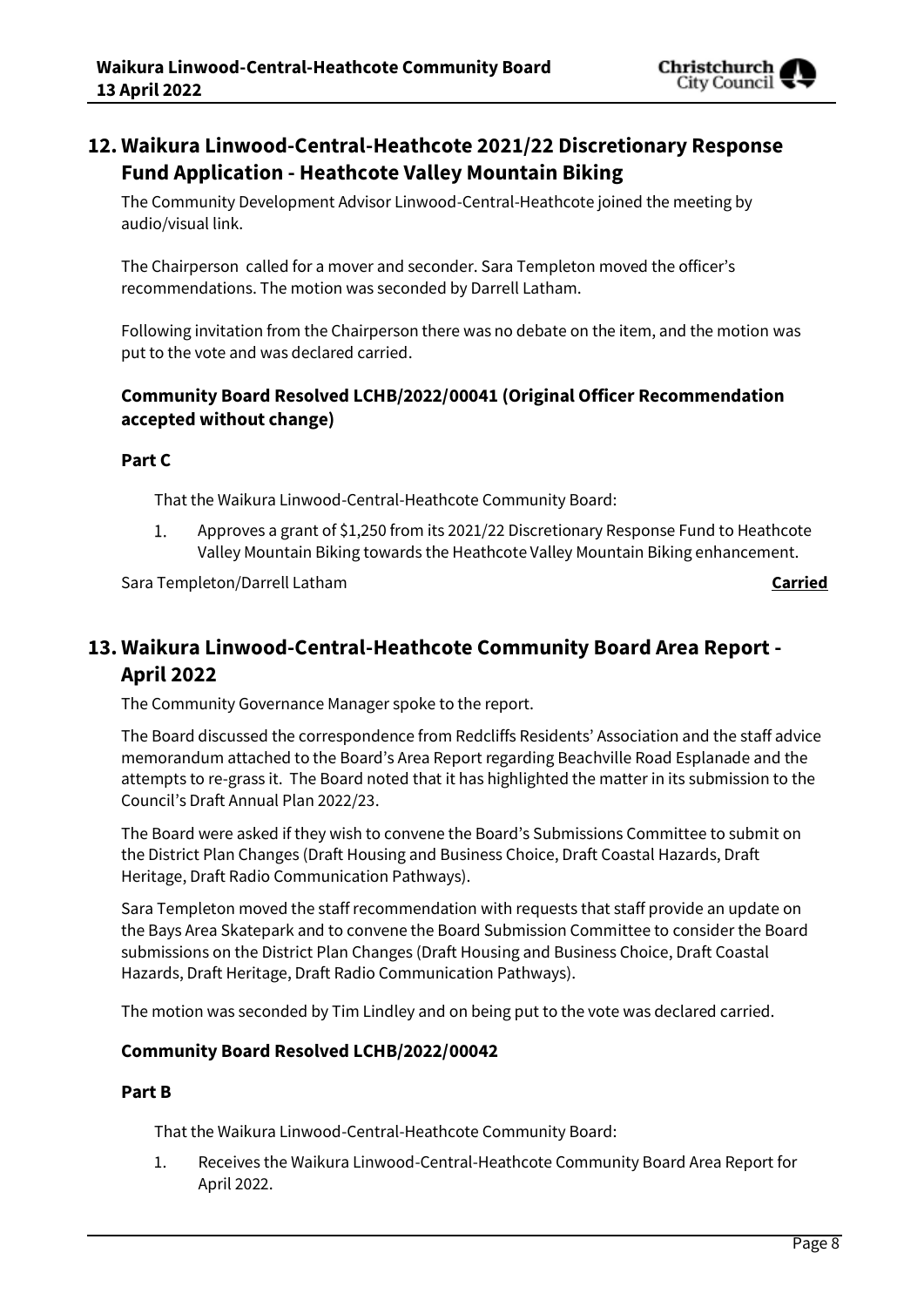- 2. Requests staff to provide an update on the Bays Area Skatepark.
- 3. Requests that staff convene the Board's Submissions Committee to consider the Board's submissions on the District Plan Changes on Draft Housing and Business Choice, Draft Coastal Hazards, Draft Heritage, Draft Radio Communication Pathways.

Sara Templeton/Tim Lindley **Carried**

# **14. Elected Members' Information Exchange Te Whakawhiti Whakaaro o Te Kāhui Amorangi**

#### **Part B**

The Board exchanged information on the following:

- The Board received an update on Parks Staff contact with a resident who is working upkeeping the Welcome Rest Reserve.
- The Board discussed working with the Englefield area residents regarding traffic safety.
- The Board discussed the distribution of the Board wreaths for ANZAC Day 2022.

#### **14.1 Beachville Road Esplanade – Grassed Area**

An elected member tabled photos of the current condition of the Beachville Road Esplanade. The Board noted the accessible picnic table at the esplanade installed by the Coastal Pathway Group.

The Board agreed to request staff to forward the staff advice memorandum to the Redcliffs Residents' Association and encourage the Association to submit to the Council Draft Annual Plan 2022/23 on the matter of the Beachville Road Esplanade grassed area.

#### **Attachments**

A Clause 14 – Elected Members Exchange Beachville Road Esplanade Current Condition of Grassed Area – 13 April 2022 ⇒<mark>ឌ</mark>

#### **14.2 Bridle Path Road - Ferrymead Terrace to Main Road, Ferrymead Safety**

The Board discussed the information that was forwarded to the Board by a resident highlighting his concerns on the safety of cyclists and pedestrians in Bridle Path Road from Ferrymead Terrace to Main Road, Ferrymead.

The Board agreed to request staff to investigate the placing of cautionary signage and double yellow lines for the safety of cyclists and pedestrians in Bridle Path Road from Ferrymead Terrace to Main Road, Ferrymead and report back to the Board.

#### **14.3 Linfield Park - Parking**

The Board discussed the matter of inappropriate on-street and berm parking during the winter sport season around Linfield Park in Kearneys Road.

The Board agreed to request staff to investigate mitigation measures to prevent inappropriate on-street and berm parking around Linfield Park in Kearneys Road during the winter sport season, including the inappropriate parking at the Kearney's road bend and report back to the Board.

### **Karakia Whakamutunga:**